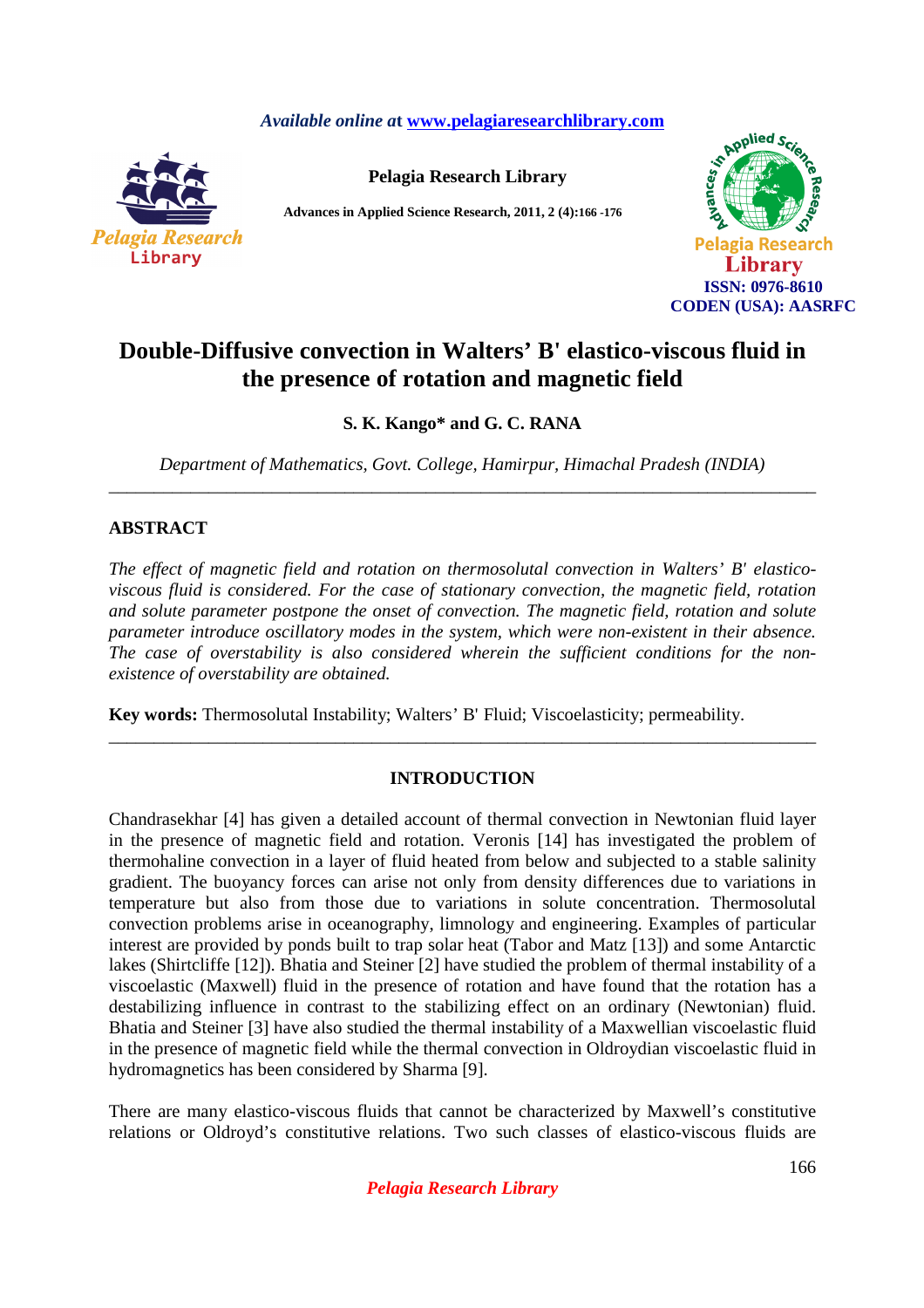Rivlin-Ericksen fluid [8] and Walters' B' fluid [15]. Walters has proposed the constitutive equations of such elastico-viscous fluids. Walters [16] reported that the mixture of polymethyl methacrylate and pyridine at 25˚C containing 30.5g of polymer per litre behaves very nearly as the Waltres' B' elatico-viscous fluid. Rivlin-Ericksen [8] has proposed a theoretical model for such another elastico-viscous fluid. Such and other polymers are used in agriculture, communication appliances and in bio-medical applications. Sharma and Kumar [11] have studied the stability of two superposed Walters' B' elastico-viscous liquids. A study on thermal convection in Rivlin-Ericksen elastico-viscous fluid in porous medium in hydromagnetics has been made by Sharma and Kango [10]. Rana and Kango [6] have studied the thermal instability of compressible Walters' (model B') elastico-viscous fluid permeated with suspended in porous medium.

 *\_\_\_\_\_\_\_\_\_\_\_\_\_\_\_\_\_\_\_\_\_\_\_\_\_\_\_\_\_\_\_\_\_\_\_\_\_\_\_\_\_\_\_\_\_\_\_\_\_\_\_\_\_\_\_\_\_\_\_\_\_\_\_\_\_\_\_\_\_\_\_\_\_\_\_\_\_*

Gupta et al [5] have studied the effect of  $\gamma$ -irradiation on thermal stability of CR-39 polymer whereas the effect of thickness of the porous materials on the peristaltic pumping when the tube wall is provided with non-erodible porous lining has been investigated by Reddy et al [7]. The above studies were helpful in studying porous materials and thermal stability.

Keeping in mind the growing importance of non-Newtonian fluids in modern technology, industry, chemical technology and dynamics of geophysical fluids and considering the conflicted tendencies of magnetic field and rotation while acting together, our interest, in the present paper is to study the Double-Diffusive convection in Walters' B' elastico-viscous fluid in the presence of rotation and magnetic field.

#### **EFFECT OF MAGNETIC FIELD 2.1 Perturbation Equations**

Consider an infinite layer of Waltres' B' elastico-viscous electrically conducting fluid confined between the planes  $z = 0$  and  $z = d$ , acted on by a uniform vertical magnetic field  $\vec{H} = (0,0,H)$ and gravity force  $\vec{g} = (0, 0, -g)$  $\rightarrow$ . This layer is heated and soluted from below such that a steady adverse temperature gradient  $\beta$  (= dT / dz) and a solute concentration gradient  $\beta'$  (= dC / dz) are maintained.

The hydromagnetic equations (Chandrasekhar [4], Veronis [14], Walters' [15]), relevant to the problem, following Boussinesq approximation, are

$$
\left[\frac{\partial \vec{q}}{\partial t} + (q.\nabla)\vec{q}\right] = -\frac{1}{\rho_0}\nabla p + \vec{g}\left(1 + \frac{\delta \rho}{\rho_0}\right) + \frac{\mu_e}{4\pi \rho_0}\left(\nabla \times \vec{H}\right) \times \vec{H} + \left(\nu - \nu' \frac{\partial}{\partial t}\right)\nabla^2 \vec{q},\tag{2.1}
$$

$$
\nabla \cdot \vec{q} = 0,\tag{2.2}
$$

$$
\nabla \cdot \vec{H} = 0,\tag{2.3}
$$

$$
\frac{\partial \vec{H}}{\partial t} = (\vec{H}.\nabla)q + \eta \nabla^2 \vec{H},\tag{2.4}
$$

$$
\frac{\partial T}{\partial t} + (\vec{q}.\nabla)T = \kappa \nabla^2 T,\tag{2.5}
$$

$$
\frac{\partial C}{\partial t} + (\vec{q}.\nabla) C = \kappa \nabla^2 C,\tag{2.6}
$$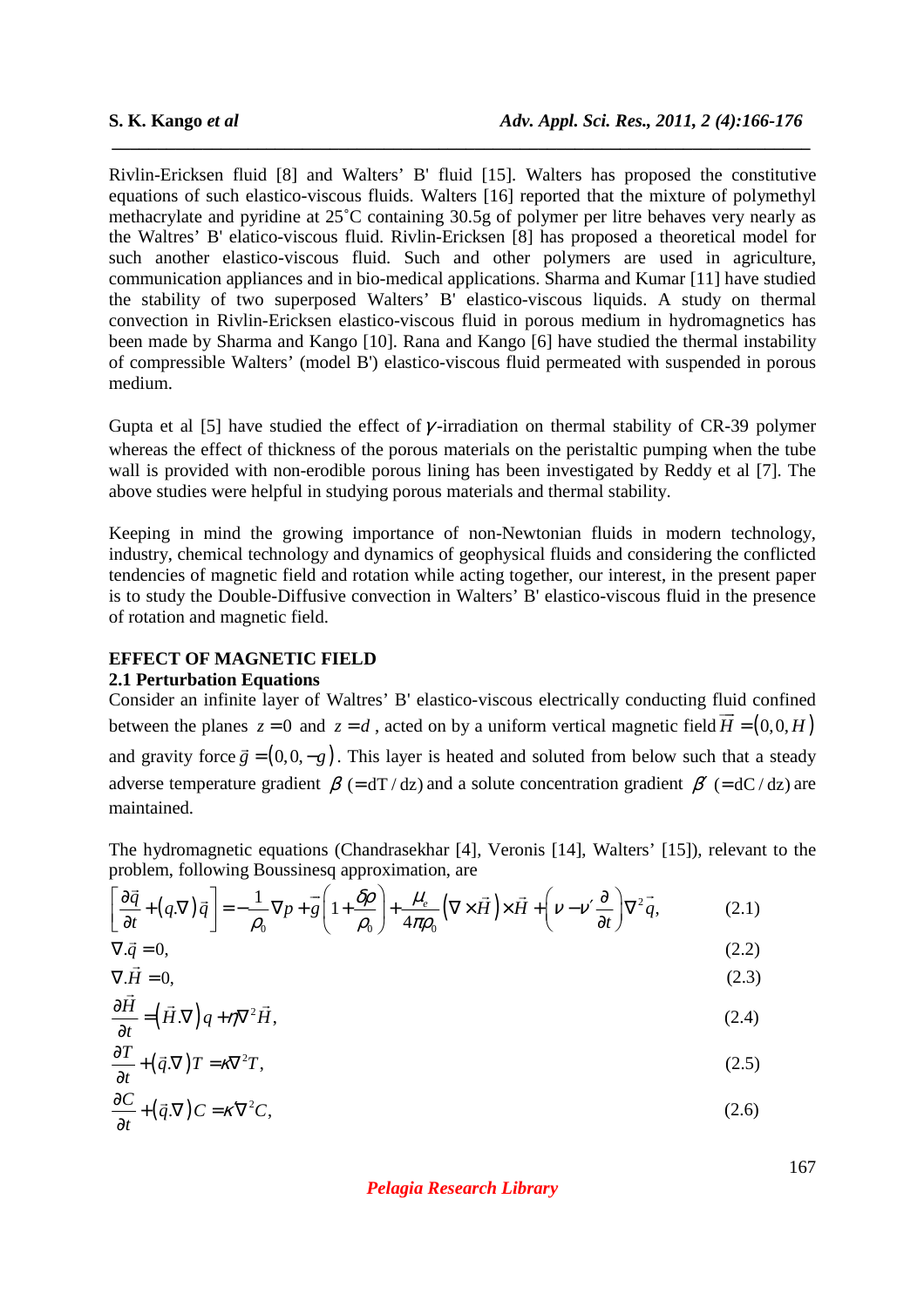where

$$
\rho = \rho_0 \left[ 1 - \alpha \left( T - T_0 \right) + \alpha' \left( C - C_0 \right) \right]. \tag{2.7}
$$

 *\_\_\_\_\_\_\_\_\_\_\_\_\_\_\_\_\_\_\_\_\_\_\_\_\_\_\_\_\_\_\_\_\_\_\_\_\_\_\_\_\_\_\_\_\_\_\_\_\_\_\_\_\_\_\_\_\_\_\_\_\_\_\_\_\_\_\_\_\_\_\_\_\_\_\_\_\_*

Equations (2.1), (2.2), (2.5) and (2.6) express the conservation of momentum, mass, heat and solute respectively. Equations (2.3) and (2.4) are the Maxwell's equations. The equation of state (2.7) contains a thermal coefficient of expansion  $\alpha$  and an analogous solute coefficient  $\alpha'$ . The suffix zero refers to the values at the reference level  $z = 0$ . Here  $\rho, p, T, C, \mu_{e}, \vec{q} (u, v, w), H (0, 0, H)$ refers  $\overrightarrow{r}$ and  $\vec{g} = (0, 0, -g)$  $\ddot{\phantom{a}}$  stand for density, pressure, temperature, solute mass concentration, magnetic permeability, velocity, magnetic field and gravitational acceleration respectively. The kinematic viscosity  $\nu$ , the kinematic viscoelasticity  $\nu'$ , the thermal diffusivity  $\kappa$ , the analogous solute diffusivity  $\kappa'$  and the electrical resistivity  $\eta$  are each assumed to be constant.

The steady state solution is

$$
\vec{q} = (0,0,0), T = T_0 - \beta z, C = C_0 - \beta' z, \rho = \rho_0 (1 + \alpha \beta z - \alpha' \beta' z),
$$
\n(2.8)

where  $\beta = (T_0 - T_1) / d$  and  $\beta' = (C_0 - C_1) / d$  are the magnitudes of uniform temperature and concentration gradients and are both positive as temperature and concentration decrease upwards.

Here we use linearized stability theory and normal mode analysis method. Consider a small perturbation on the steady state solution and let  $h(h_x, h_y, h_z), \vec{q}(u, v, w), \delta \rho, \delta p, \theta$  $\vec{r}(t, t, t)$ and  $\gamma$  denote respectively the perturbations in magnetic field, velocity, density, pressure, temperature and solute concentration. The change in density  $\delta \rho$ , caused by the perturbation  $\theta$  and  $\gamma$  in temperature and concentration, is given by

$$
\delta \rho = -\rho_0 (\alpha \theta - \alpha' \gamma). \tag{2.9}
$$

Then the linearized hydromagnetic perturbation equations become

$$
\frac{\partial \vec{q}}{\partial t} = -\frac{1}{\rho_0} \nabla \delta p - \vec{g} \left( \alpha \theta - \alpha' \gamma \right) + \frac{\mu_e}{4\pi \rho_0} \left( \nabla \times \vec{h} \right) \times \vec{H} + \left( \nu - \nu' \frac{\partial}{\partial t} \right) \nabla^2 \vec{q},
$$
\n(2.10)

$$
\nabla \cdot \vec{q} = 0,\tag{2.11}
$$
\n
$$
\nabla \cdot \vec{h} = 0,\tag{2.12}
$$

$$
\nabla \cdot h = 0,
$$
\n
$$
\frac{\partial \vec{h}}{\partial t} = (\vec{H} \cdot \nabla) \vec{q} + \eta \nabla^2 \vec{h},
$$
\n(2.13)

$$
\frac{\partial}{\partial t} = (H \cdot V)q + \eta V^2 h,\tag{2.13}
$$
\n
$$
\frac{\partial \theta}{\partial t} = \rho_{\text{max}} \frac{\partial^2 \theta}{\partial t^2} \tag{2.14}
$$

$$
\frac{\partial \theta}{\partial t} = \beta w + \kappa \nabla^2 \theta,\tag{2.14}
$$

$$
\frac{\partial \gamma}{\partial t} = \beta' w + \kappa \nabla^2 \gamma.
$$
 (2.15)

The boundaries are taken to be free as well as perfect conductors of both heat and solute concentration and the adjoining medium is electrically non-conducting. The case of two free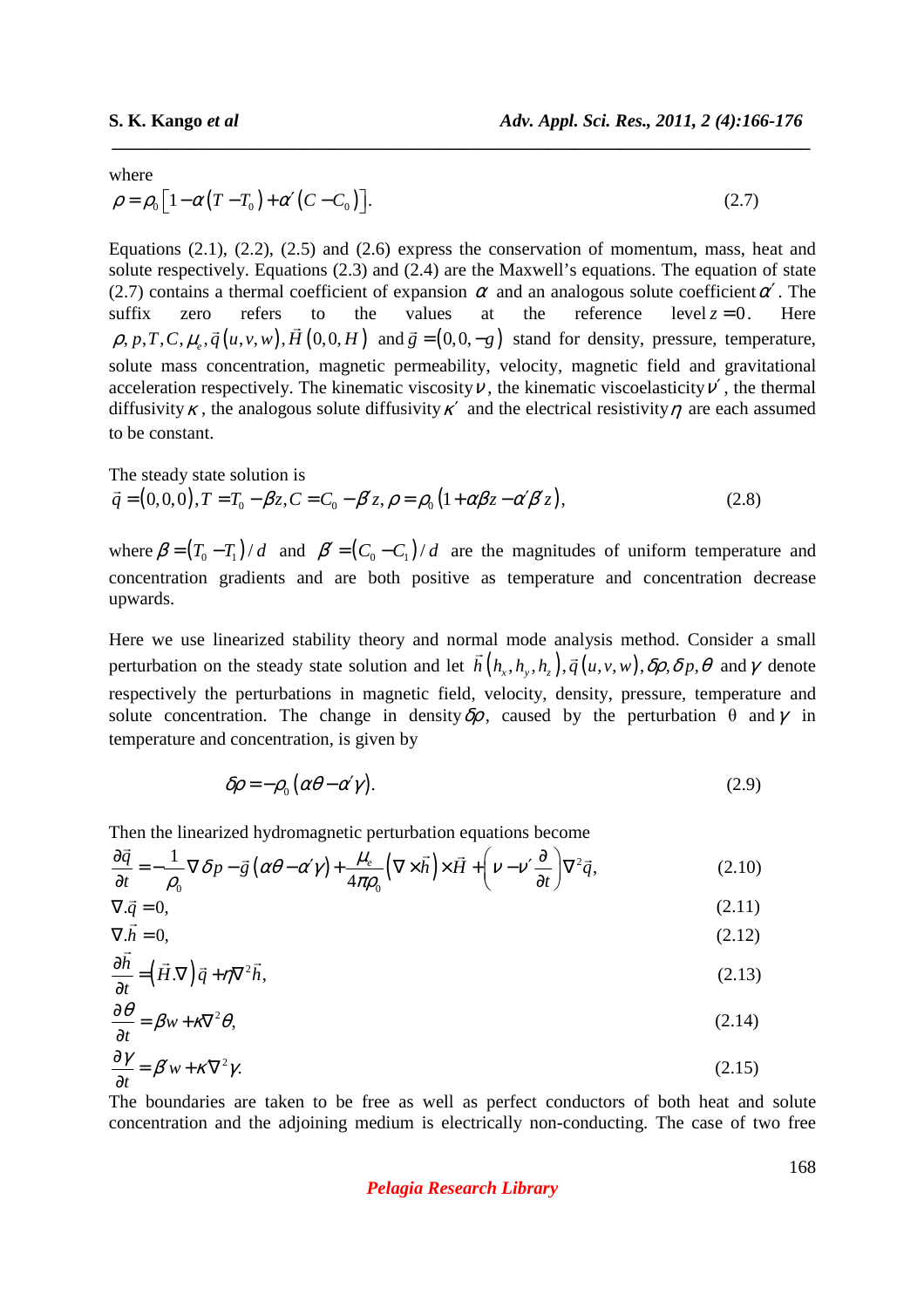surfaces is a little artificial except in the case of stellar atmospheres. However, this assumption allows us to obtain the analytical solution without affecting the essential features of the problem. The boundary conditions appropriate for the problem are

 *\_\_\_\_\_\_\_\_\_\_\_\_\_\_\_\_\_\_\_\_\_\_\_\_\_\_\_\_\_\_\_\_\_\_\_\_\_\_\_\_\_\_\_\_\_\_\_\_\_\_\_\_\_\_\_\_\_\_\_\_\_\_\_\_\_\_\_\_\_\_\_\_\_\_\_\_\_*

$$
w = \frac{\partial^2 w}{\partial z^2} = 0, \theta = 0, \gamma = 0 \text{ at } z = 0 \text{ and } z = d
$$

and *h* is continuous with an external vacuum field. (2.16)

Writing equations (9)-(13) in scalar form, using (8) and eliminating  $u, v, h_x, h_y, \delta p$  between them, we obtain

$$
\frac{\partial}{\partial t}\nabla^2 w - g\left(\frac{\partial^2}{\partial x^2} + \frac{\partial^2}{\partial y^2}\right) \left(\alpha\theta - \alpha'\gamma\right) - \left(\frac{\mu_e H}{4\pi\rho_0}\right) \frac{\partial}{\partial z}\nabla^2 h_z - \left(\nu - \nu'\frac{\partial}{\partial t}\right)\nabla^4 w = 0,\tag{2.17}
$$

$$
\left(\frac{\partial}{\partial t} - \eta \nabla^2\right) h_z = H \frac{\partial w}{\partial z},\tag{2.18}
$$

$$
\left(\frac{\partial}{\partial t} - \kappa \nabla^2\right)\theta = \beta w,\tag{2.19}
$$

$$
\left(\frac{\partial}{\partial t} - \kappa \nabla^2\right) \gamma = \beta' w,\tag{2.20}
$$

where  $z^2 = \frac{\partial^2}{\partial x^2} + \frac{\partial^2}{\partial y^2} + \frac{\partial^2}{\partial z^2}.$  $\nabla^2 = \frac{\partial^2}{\partial^2} + \frac{\partial^2}{\partial^2} + \frac{\partial}{\partial}$  $\partial x^2$   $\partial y^2$   $\partial$ 

### **2.2 Dispersion Relation and Discussion**

Analyzing the disturbances into normal modes, we assume that the perturbation quantities are of the form

$$
[w, \theta, h_z, \gamma] = [W(z), \Theta(z), K(z), \Gamma(z)] \exp\left(ik_x x + ik_y y + nt\right),\tag{2.21}
$$

where  $k_x$ ,  $k_y$  are wave numbers along the *x* and *y* directions, respectively,  $k = \sqrt{k_x^2 + k_y^2}$  is the resultant wave number and *n* is, in general, a complex constant.

Using expression  $(2.21)$ , Equations  $(2.17) - (2.20)$ , in non-dimensional form, become

$$
(D2 - a2)W + \frac{ga2d2}{\nu}(\alpha\Theta - \alpha T) - \frac{\mu_e Hd}{4\pi\rho_0\nu}(D2 - a2)DK - (1 - F\sigma)(D2 - a2)2W = 0, (2.22)
$$
  

$$
(D2 - a2 - p2\sigma)K = -\left(\frac{Hd}{\eta}\right)DW,
$$
 (2.23)

$$
\left(D^2 - a^2 - p_1 \sigma\right) \Theta = -\left(\frac{\beta d^2}{\kappa}\right) W,\tag{2.24}
$$

$$
\left(D^2 - a^2 - q\sigma\right)\Gamma = -\left(\frac{\beta' d^2}{\kappa'}\right)W.\tag{2.25}
$$

*Pelagia Research Library*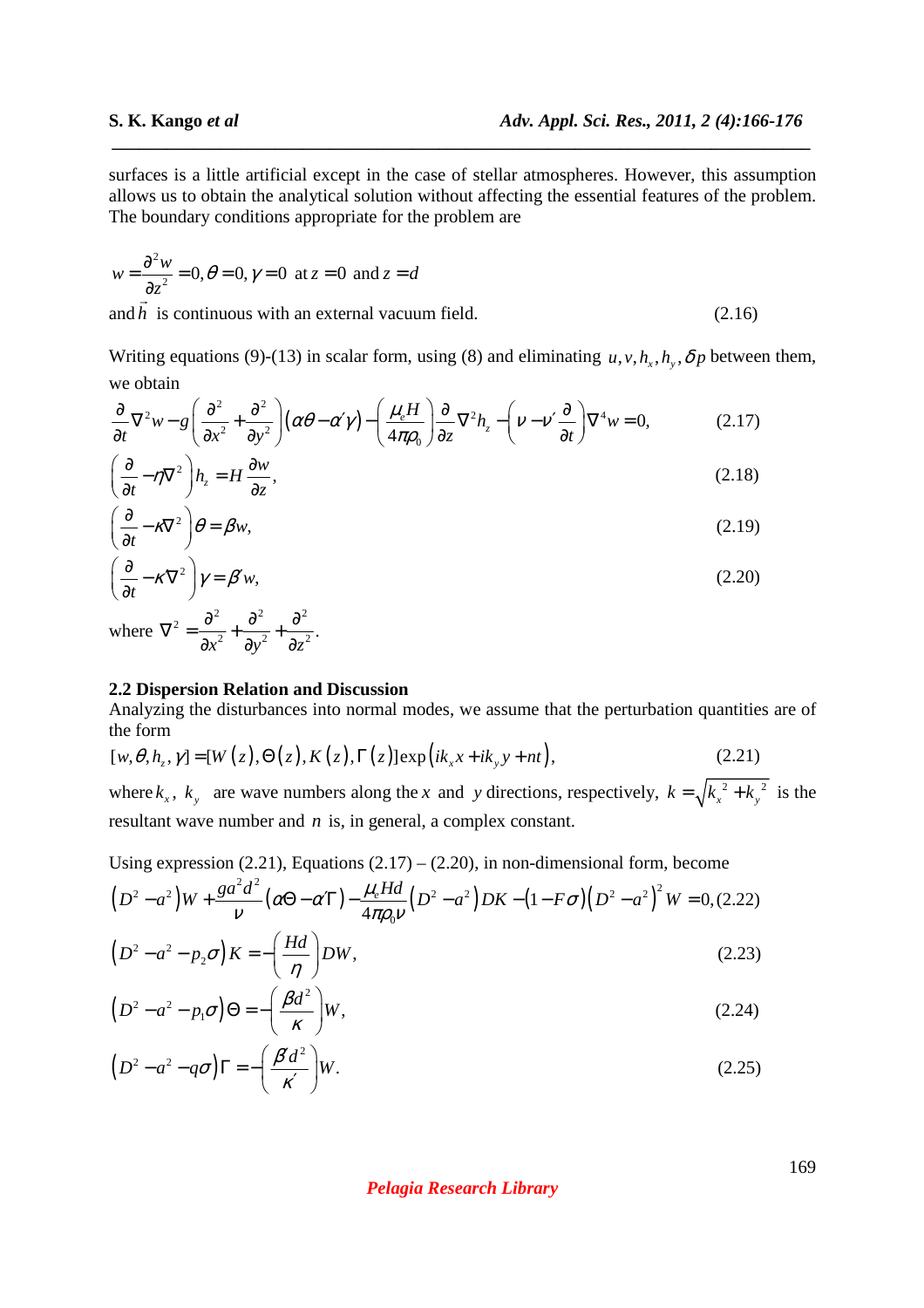Here  $p_1 = v / \kappa$  is the Prandtl number,  $p_2 = v / \eta$  is the magnetic Prandtl number,  $F = v' / d^2$  is the dimensionless kinematic viscoelasticity,  $q = v / \kappa'$  is the Schmidt number,  $a = kd$ ,  $\sigma = nd^2 / \kappa'$  and we have put  $x^* = x / d$ ,  $y^* = y / d$ ,  $z^* = z / d$  and  $D = d / dz^*$ .

 *\_\_\_\_\_\_\_\_\_\_\_\_\_\_\_\_\_\_\_\_\_\_\_\_\_\_\_\_\_\_\_\_\_\_\_\_\_\_\_\_\_\_\_\_\_\_\_\_\_\_\_\_\_\_\_\_\_\_\_\_\_\_\_\_\_\_\_\_\_\_\_\_\_\_\_\_\_*

Eliminating  $\Theta$ ,  $\Gamma$  and *K* between equations (2.22) to (2.25), we obtain

$$
(D2 - a2)(D2 - a2 - p1\sigma)(D2 - a2 - q\sigma)[\sigma(D2 - a2 - p2\sigma) ++QD2 - (1 - F\sigma)(D2 - a2)(D2 - a2 - p2\sigma)]W= (D2 - a2 - p2\sigma)[Ra2(D2 - a2 - q\sigma) - Sa2(D2 - a2 - p1\sigma)]W, (2.26)
$$

where  $R = \frac{g \alpha \beta d^4}{2}$  $=\frac{\delta \omega \mu u}{V K}$  is the Rayleigh number,  $S = \frac{g \alpha' \beta' d^4}{4}$ νκ  $'\!\beta'$ = ′ is the analogous solute Rayleigh number and  $2J^2$ 4 $\pi \rho_{\rm_{0}}$  $Q = \frac{\mu_e H^2 d}{I}$  $πρ<sub>0</sub>νη$  $=\frac{\mu_e H}{I}$  is the Chandrasekhar number.

Now the boundary conditions (2.16) transform to (Chandrasekhar [1981]),  $W = D^2 W = 0, \Theta = D^2 \Theta = 0, \Gamma = D^2 \Gamma = 0, DK = D^3 K = 0, \xi = 0 \text{ at } z^* = 0 \& z^* = 1,$  (2.27) where  $\xi = \text{(curl } h$ )<sub>z</sub> is the *z*-component of current density.

Using the above boundary conditions, it can be shown that all the even order derivatives of W must vanish for  $z = 0$  and  $z = 1$  and hence the proper solution of (2.26) characterizing the lowest mode is

$$
W = W_0 \sin \pi z, \qquad (2.28)
$$

where  $W_0$  is a constant. Substituting (2.28) in (2.26) and letting  $a^2 = \pi^2 x$ ,  $R_1 = R / \pi^4$ ,  $S_1 = S / \pi^4$ ,  $Q_1 = Q / \pi^2$ ,  $i\sigma_1 = \sigma / \pi^2$ , we obtain the dispersion relation

$$
R_{1} = \frac{(1+x)(1+x+ip_{1}\sigma_{1})}{x} \Big[ (1+x)(1-iF\sigma_{1}\pi^{2})+i\sigma_{1} \Big] +
$$
  
+
$$
S_{1} \frac{(1+x+ip_{1}\sigma_{1})}{(1+x+iq\sigma_{1})} + Q_{1} \left( \frac{1+x}{x} \right) \frac{(1+x+ip_{1}\sigma_{1})}{(1+x+ip_{2}\sigma_{1})}.
$$
 (2.29)

It is being remembered that  $\sigma$  can be complex. Here we consider the overstable modes and so  $\sigma$ . is real in equation (2.29).

For the case of stationary convection,  $\sigma = 0$  and Equation (2.29) reduces to

$$
R_{\rm I} = \left(\frac{1+x}{x}\right) \left[ \left(1+x\right)^2 + Q_{\rm I} \right] + S_{\rm I}. \tag{2.30}
$$

*Pelagia Research Library*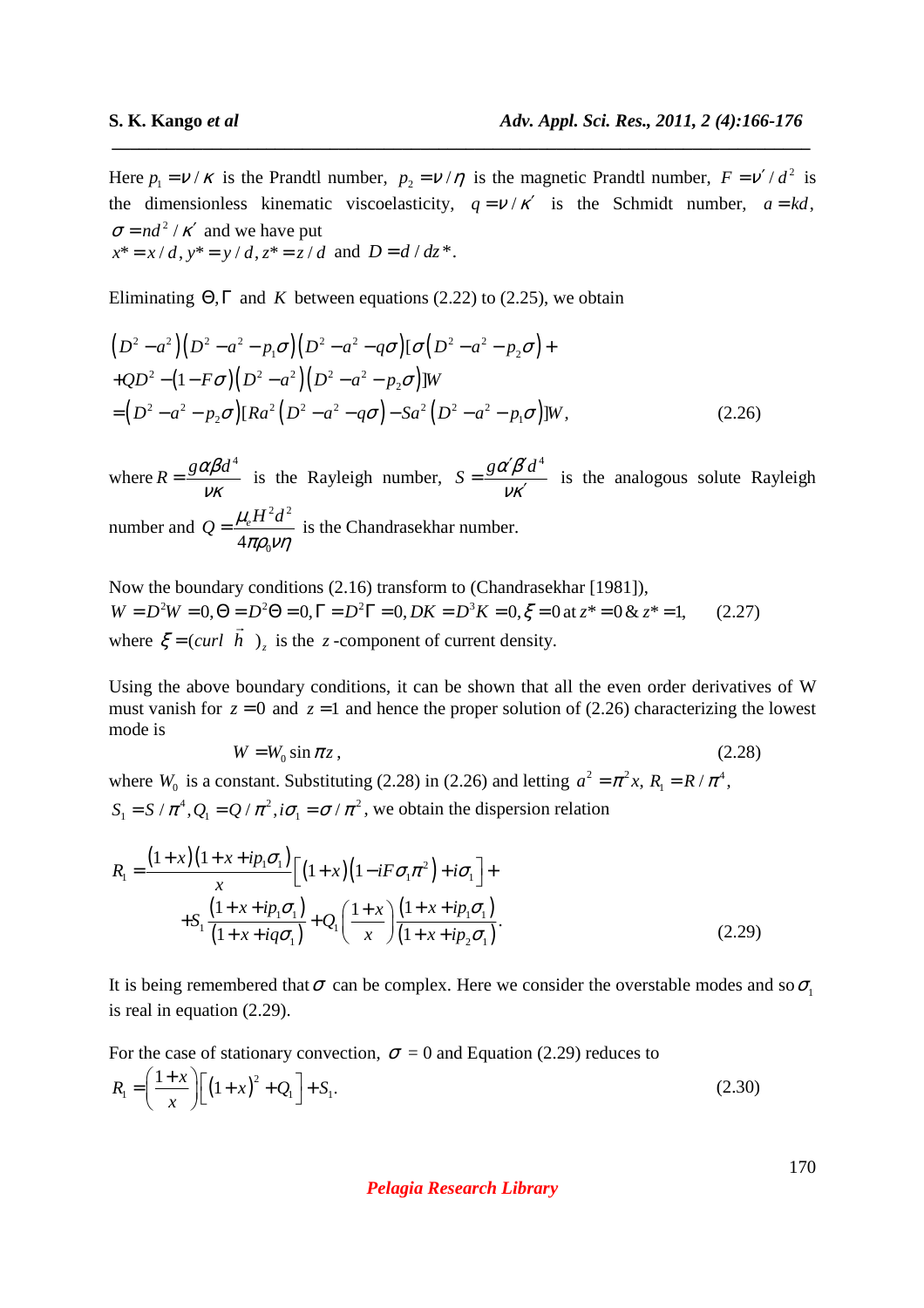We thus find that for stationary convection, the Walters' B' elastico-viscous fluid behaves like an ordinary Newtonian fluid.

 *\_\_\_\_\_\_\_\_\_\_\_\_\_\_\_\_\_\_\_\_\_\_\_\_\_\_\_\_\_\_\_\_\_\_\_\_\_\_\_\_\_\_\_\_\_\_\_\_\_\_\_\_\_\_\_\_\_\_\_\_\_\_\_\_\_\_\_\_\_\_\_\_\_\_\_\_\_*

From (2.29), it follows that

$$
\frac{dR_1}{dQ_1} = \left(\frac{1+x}{x}\right) \frac{(1+x+ip_1\sigma_1)}{(1+x+ip_2\sigma_1)}.
$$
\n(2.31)

Rationalizing and equating the real and imaginary parts of (2.31), it follows that

$$
\frac{dR_1}{dQ_1} = \frac{1+x}{x},\tag{2.32}
$$

which is always positive. The magnetic field thus has a stabilizing effect on the system. Similarly, it can be shown from equation (2.29) that

$$
\frac{dR_1}{dS_1} = +1,\tag{2.33}
$$

implying thereby the stabilizing effect of stable solute gradient. Equation (2.33) is identical with that of Aggarwal [1] in which effect of rotation on thermosolutal instability of Walters' (model B') fluid permeated with suspended particles in porous medium has been investigated.

## **2.3. Stability of the system and oscillatory modes**

Here we examine the possibility of oscillatory modes, if any, in the stability problem due to the presence of magnetic field and stable solute gradient. Multiplying Eq. (2.22) by W\*, the complex conjugate of W, integrating over the range of z and making use of Equation (2.23)- (2.25) together with the boundary conditions (2.27), we obtain

$$
\sigma I_1 - \frac{g \alpha \kappa a^2}{\nu \beta} \Big[ I_2 + p_1 \sigma^* I_3 \Big] + \frac{g \alpha' \kappa' a^2}{\nu \beta'} \Big[ I_4 + q \sigma^* I_5 \Big] +
$$
  
+ 
$$
\left( \frac{\mu_e \eta}{4 \pi \rho_0 \nu} \right) \Big[ I_6 + p_2 \sigma^* I_7 \Big] + (1 - F \sigma) I_8 = 0,
$$
 (2.34)

where

$$
I_{1} = \int_{0}^{1} \left( |DW|^{2} + a^{2} |W|^{2} \right) dz, I_{2} = \int_{0}^{1} \left( |DO|^{2} + a^{2} |O|^{2} \right) dz, I_{3} = \int_{0}^{1} |\Theta|^{2} dz,
$$
  
\n
$$
I_{4} = \int_{0}^{1} \left( |D\Gamma|^{2} + a^{2} | \Gamma|^{2} \right) dz, I_{5} = \int_{0}^{1} |\Gamma|^{2} dz, I_{6} = \int_{0}^{1} \left( |D^{2}K|^{2} + 2a^{2} |DK|^{2} + a^{4} |K|^{2} \right) dz,
$$
  
\n
$$
I_{7} = \int_{0}^{1} \left( |DK|^{2} + a^{2} |K|^{2} \right) dz, I_{8} = \int_{0}^{1} \left( |D^{2}W|^{2} + 2a^{2} |DW|^{2} + a^{4} |W|^{2} \right) dz.
$$
\n(2.35)

The integrals  $I_1$ ,.........,  $I_8$  are all positive definite. Putting  $\sigma = \sigma_r + i\sigma_i$  and equating the real and imaginary parts of equation (2.34), we obtain

$$
[I_1 - \frac{g\alpha\kappa a^2}{\nu\beta}p_1I_3 + \frac{g\alpha'\kappa'a^2}{\nu\beta'}qI_5 + \frac{\mu_e\eta}{4\pi\rho_0\nu}p_2I_7 - FI_8]\sigma_r
$$

*Pelagia Research Library*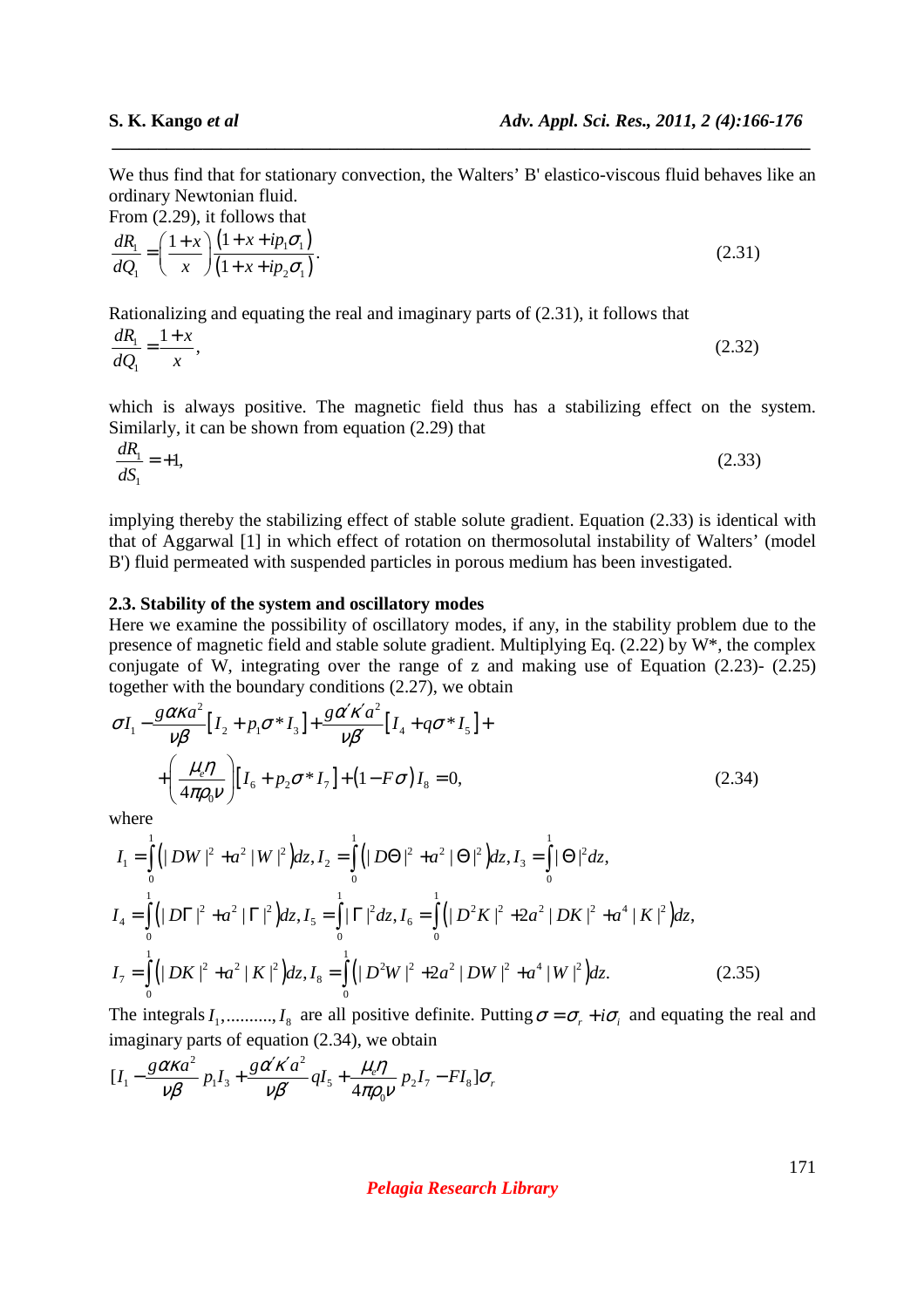$$
= -[I_8 - \frac{g \alpha \kappa a^2}{\nu \beta} I_2 + \frac{g \alpha' \kappa' a^2}{\nu \beta'} I_4 + \frac{\mu_e \eta}{4 \pi \rho_0 \nu} p_2 I_6],
$$
\n(2.36)

 *\_\_\_\_\_\_\_\_\_\_\_\_\_\_\_\_\_\_\_\_\_\_\_\_\_\_\_\_\_\_\_\_\_\_\_\_\_\_\_\_\_\_\_\_\_\_\_\_\_\_\_\_\_\_\_\_\_\_\_\_\_\_\_\_\_\_\_\_\_\_\_\_\_\_\_\_\_*

and

$$
[I_1 - FI_8 + \frac{g \alpha \kappa a^2}{\nu \beta} p_1 I_3 - \frac{g \alpha' \kappa' a^2}{\nu \beta'} q I_5 - \frac{\mu_e \eta}{4 \pi \rho_0 \nu} p_2 I_7] \sigma_i = 0.
$$
 (2.37)

It follows from equation (2.36) that  $\sigma_r$  may be positive or negative which means that the system may be stable or unstable. It is clear from  $(2.37)$  that  $\sigma_i$  may be zero or non-zero, meaning that the modes may be non-oscillatory or oscillatory. The oscillatory modes are introduced due to the presence of magnetic field and stable solute gradient, which were non-existent in their absence.

#### **2.4. The Case of Overstability**

Here we discuss the possibility of whether instability may occur as overstability. Since we wish to determine the Rayleigh number for the onset of instability via a state of pure oscillations, it suffices to find conditions for which (2.29) will admit of solutions with  $\sigma_1$  real.

If we equate real and imaginary parts of  $(2.29)$  and eliminate  $R<sub>1</sub>$  between them, we obtain

$$
A'c_1^2 + B'c_1 + C' = 0,
$$
\n(2.38)

where we have put  $c_1 = \sigma_1^2$ ,  $b = 1 + x$  and

$$
A' = p_2^2 q^2 b (1 + p_1 - F \pi^2 b),
$$
  
\n
$$
B' = (p_2^2 + q^2) (1 + p_1 - F \pi^2 b) b^3 + Q_1 q^2 b (p_1 - p_2) + S_1 p_2^2 (b - 1) (p_1 - q),
$$
  
\n
$$
C' = b^5 (1 + p_1 - F \pi^2 b) + S_1 b^2 (b - 1) (p_1 - q) + Q_1 b^3 (p_1 - p_2).
$$

As  $\sigma_1$  is real for instability, both the values of  $c_1 = \sigma_1^2$  must be positive. Equation (2.38) is quadratic in  $c_1$  and does not involve any of its roots to be positive if

$$
p_1 > p_2
$$
,  $p_1 > q$  and  $p_1 > F\pi^2 b$ , (2.39)

which imply that

$$
\kappa < \eta, \quad \kappa < \kappa' \quad \text{and} \quad \frac{\kappa \nu'}{d^2} \left( \pi^2 + k^2 d^2 \right) < \nu \tag{2.40}
$$

Thus Equations (2.40) are, therefore, the necessary conditions for the non-existence of overstability, the violation of which does not necessarily imply the occurrence of overstability.

#### **EFFECT OF ROTATION**

#### **3.1 Perturbation Equations and Dispersion Relation**

Here we consider an infinite horizontal layer of Walters' B' elastico-viscous fluid of depth d heated from below and subjected to a stable solute gradient. The fluid is acted on by a uniform rotation  $\Omega = (0, 0, \Omega)$  and gravity force  $\vec{g} = (0, 0, -g)$ .

Then the linearized perturbation equations of motion are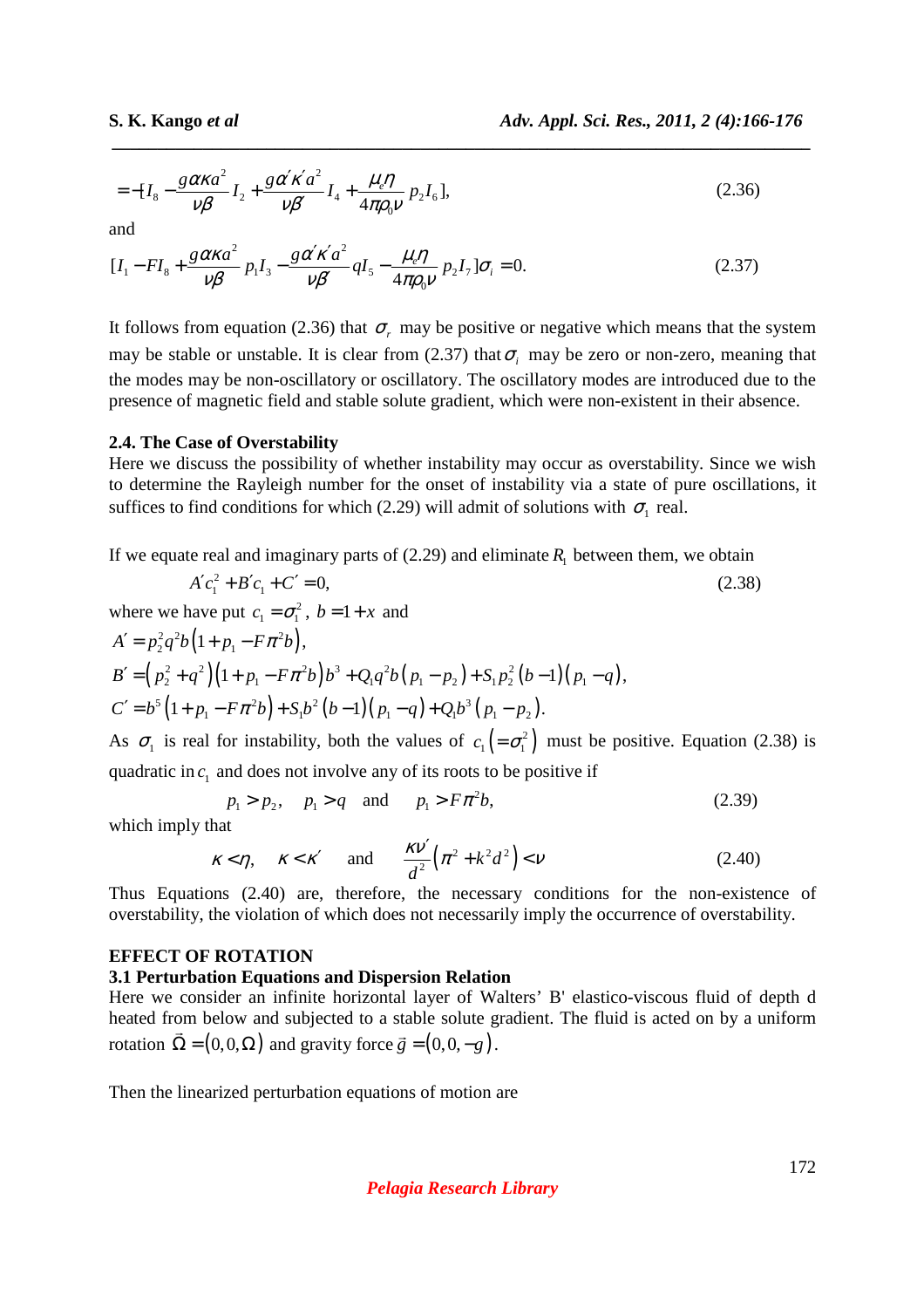$$
\frac{\partial \vec{q}}{\partial t} = -\frac{1}{\rho_0} \nabla \delta p + \vec{g} \left( \frac{\delta \rho}{\rho_0} \right) + \left( \nu - \nu' \frac{\partial}{\partial t} \right) \nabla^2 \vec{q} + 2 \left( \vec{q} \times \vec{\Omega} \right),\tag{2.41}
$$

 *\_\_\_\_\_\_\_\_\_\_\_\_\_\_\_\_\_\_\_\_\_\_\_\_\_\_\_\_\_\_\_\_\_\_\_\_\_\_\_\_\_\_\_\_\_\_\_\_\_\_\_\_\_\_\_\_\_\_\_\_\_\_\_\_\_\_\_\_\_\_\_\_\_\_\_\_\_*

together with equations  $(2.11)$ ,  $(2.14)$  and  $(2.15)$ . Assuming  $\zeta = \left(\frac{curl\vec{q}}{2}\right)_{z} = \frac{\partial v}{\partial x} - \frac{\partial u}{\partial y}$ *x dy*  $\zeta = (curl \vec{q}) = \frac{\partial v}{\partial x} - \frac{\partial v}{\partial y}$  $\partial x \partial$  $\overline{a}$  the *z* -component of vorticity, of the form  $\zeta = Z(z) \exp\left( i k_x + i k_y + n t \right),$  (2.42)

And using expressions (2.21) and (2.42), equations (2.11), (2.14), (2.15) and (2.41), in dimensionless form, yield

$$
\[ \left(1 - F\sigma\right) \left(D^2 - a^2\right) - \sigma \] \left(D^2 - a^2\right) W - \frac{g a^2 d^2}{\nu} \left(\alpha \Theta - \alpha \Gamma\right) - \frac{2\Omega d^3}{\nu} DZ = 0, \tag{2.43}
$$

$$
\[ (1 - F\sigma)(D^2 - a^2) - \sigma \] Z = -\frac{2\Omega d}{\nu} DW,
$$
\n(2.44)

together with (2.24) and (2.25).

Here also we consider the case of two free boundaries maintained at fixed temperatures and solute concentrations. The dimensionless boundary conditions appropriate for the problem are  $W = D<sup>2</sup>W = 0, \Theta = 0, \Gamma = 0, DZ = 0, \text{ at } z = 0 \text{ and } z = 1.$  (2.45)

Eliminating  $\Theta$ ,  $\Gamma$  and *Z* between equations (2.24), (2.25), (2.43) and (2.44) and substituting the proper solution (2.28), we obtain the dispersion relation

$$
R_{1} = \frac{(1+x)(1+x+ip_{1}\sigma_{1})}{x} \Big[ (1+x)(1-iF\sigma_{1}\pi^{2})+i\sigma_{1} \Big] +
$$
  
+
$$
S_{1} \frac{(1+x+ip_{1}\sigma_{1})}{(1+x+iq\sigma_{1})} + T_{A_{1}} \frac{(1+x+ip_{1}\sigma_{1})}{x \Big[ (1+x)(1-iF\sigma_{1}\pi^{2})+i\sigma_{1} \Big]},
$$
(2.46)

where

1  $2 \mathcal{A}^4$  $2 - 4$ 4 *A*  $T_{A} = \frac{4\Omega^2 d}{r^2}$  $v^2 \pi$  $=\frac{4\Omega^2 d^4}{v^2 \pi^4}$  and  $i\sigma_1 = \frac{\sigma}{\pi^2}$ ,  $=\frac{6}{\pi^2}$ , where  $\sigma_1$  is real for overstable modes.

For the case of stationary convection,  $\sigma = 0$  and Equation (2.46) reduces to

$$
R_1 = \frac{(1+x)^3}{x} + S_1 + \frac{T_{A_1}}{x}.
$$
\n(2.47)

We thus find that for stationary convection, the Walters' B' elastico-viscous fluid behaves like an ordinary Newtonian fluid.

From (2.46), it follows that  
\n
$$
\frac{dR_1}{dT_{A_1}} = \frac{\left(1 + x + ip_1 \sigma_1\right)}{x\left[\left(1 + x\right)\left(1 - iF\sigma_1 \pi^2\right) + i\sigma_1\right]}.
$$
\n(2.48)

Rationalizing and equating the real and imaginary parts of (2.48), it follows that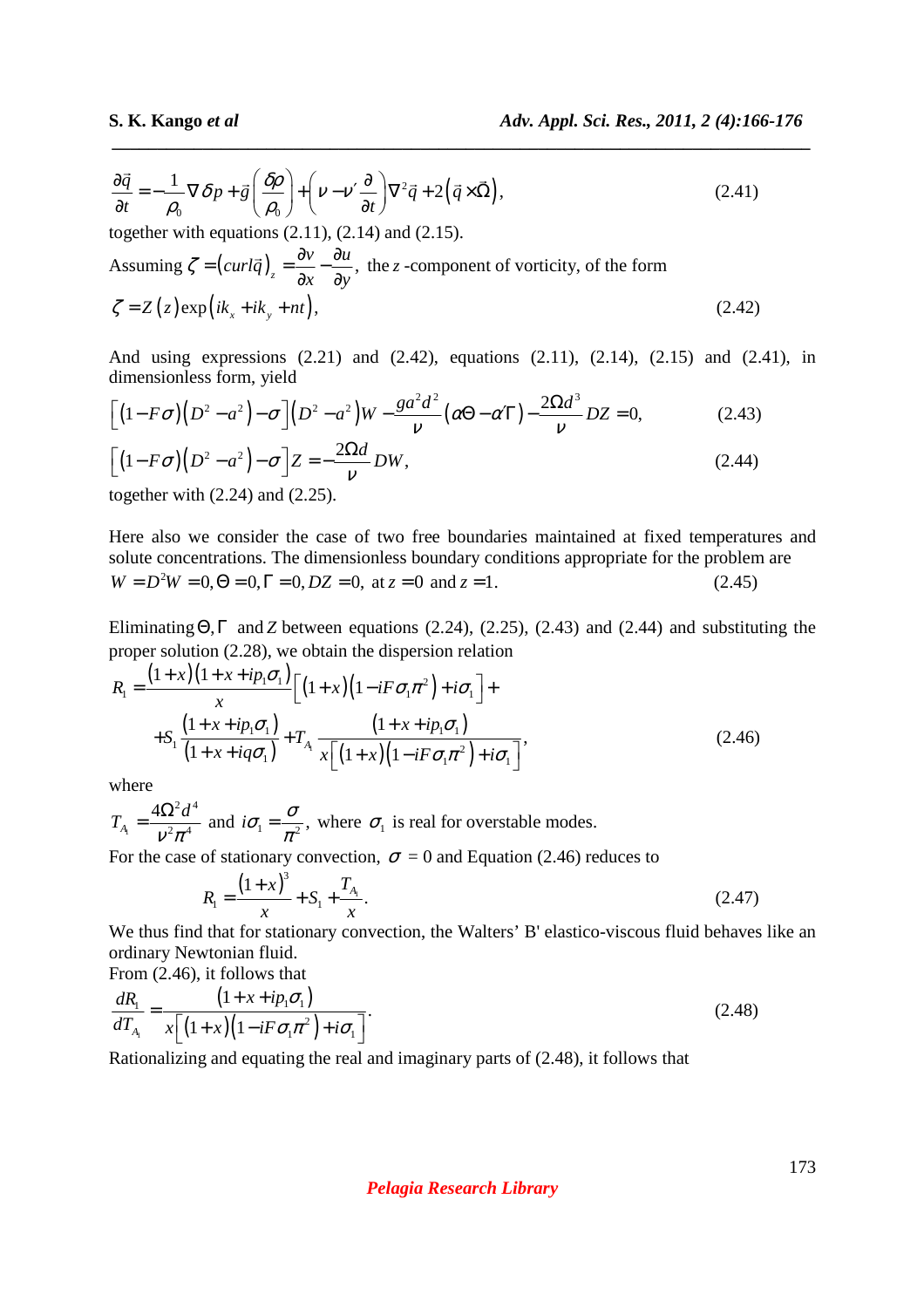$$
\frac{dR_1}{dT_{A_1}} = \frac{\left[ (1+x)^2 + p_1 \sigma_1^2 \left\{ 1 - F \pi^2 \left( 1+x \right) \right\} \right]}{x \left[ \left( 1+x \right)^2 + \sigma_1^2 \left\{ 1 - F \pi^2 \left( 1+x \right) \right\}^2 \right]},
$$
\n(2.49)

 *\_\_\_\_\_\_\_\_\_\_\_\_\_\_\_\_\_\_\_\_\_\_\_\_\_\_\_\_\_\_\_\_\_\_\_\_\_\_\_\_\_\_\_\_\_\_\_\_\_\_\_\_\_\_\_\_\_\_\_\_\_\_\_\_\_\_\_\_\_\_\_\_\_\_\_\_\_*

$$
p_1 = 1 - F\pi^2 (1 + x). \tag{2.50}
$$

Substituting (2.50) in (2.49), we obtain

$$
\frac{dR_1}{dT_{A_1}} = \frac{1}{x},\tag{2.51}
$$

which is always positive.

$$
\frac{dR_1}{dS_1} = +1.
$$
\n(2.52)

The stable solute gradient and rotation, thus, have stabilizing effects on the thermosolutal convection in Walters' B' elastico-viscous fluid.

#### **3.2 Stability of the system and oscillatory modes**

Multiplying Equation (2.43) by W<sup>\*</sup>, the complex conjugate of W, integrating over the range of z and making use of equations (2.24), (2.25) and (2.44) together with the boundary conditions  $(2.45)$ , we obtain

$$
\sigma I_1 - \frac{g \alpha \kappa a^2}{\nu \beta} [I_2 + p_1 \sigma^* I_3] + \frac{g \alpha' \kappa' a^2}{\nu \beta'} [I_4 + q \sigma^* I_5] +
$$
  
+ 
$$
d^2 \left[ (1 - F \sigma^*) I_9 + \sigma^* I_{10} \right] + (1 - F \sigma) I_8 = 0,
$$
 (2.53)

where

$$
I_9 = \int_0^1 \left( |DZ|^2 + a^2 |Z|^2 \right) dz, I_{10} = \int_0^1 |Z|^2 dz,
$$
 (2.54)

and  $I_1 - I_5$  are given in equation (2.35). The integrals  $I_1 - I_5$  and  $I_8 - I_{10}$  are all positive definite. Putting  $\sigma = \sigma_r + i\sigma_i$  and equating the real and imaginary parts of equation (2.53), we obtain

$$
[I_{1} - \frac{g\alpha\kappa a^{2}}{\nu\beta} p_{1}I_{3} + \frac{g\alpha'\kappa'a^{2}}{\nu\beta'}qI_{5} + d^{2}(I_{9} - FI_{8}) - FI_{10}] \sigma_{r}
$$
  
= -[I\_{10} - \frac{g\alpha\kappa a^{2}}{\nu\beta} I\_{2} + \frac{g\alpha'\kappa'a^{2}}{\nu\beta'} I\_{4} + d^{2}I\_{8}], (2.55)

and

$$
[I_1 - FI_{10} + \frac{g\alpha\kappa a^2}{\nu\beta} p_1 I_3 - \frac{g\alpha'\kappa' a^2}{\nu\beta'} qI_5 - d^2 (I_9 - FI_8)]\sigma_i = 0.
$$
 (2.56)

It follows from equation (2.55) that  $\sigma_r$  may be positive or negative which means that the system may be stable or unstable. It is clear from  $(2.56)$  that  $\sigma_i$  may be zero or non-zero, meaning that the modes may be non-oscillatory or oscillatory. The oscillatory modes are introduced due to the presence of rotation and stable solute gradient, which were non-existent in their absence.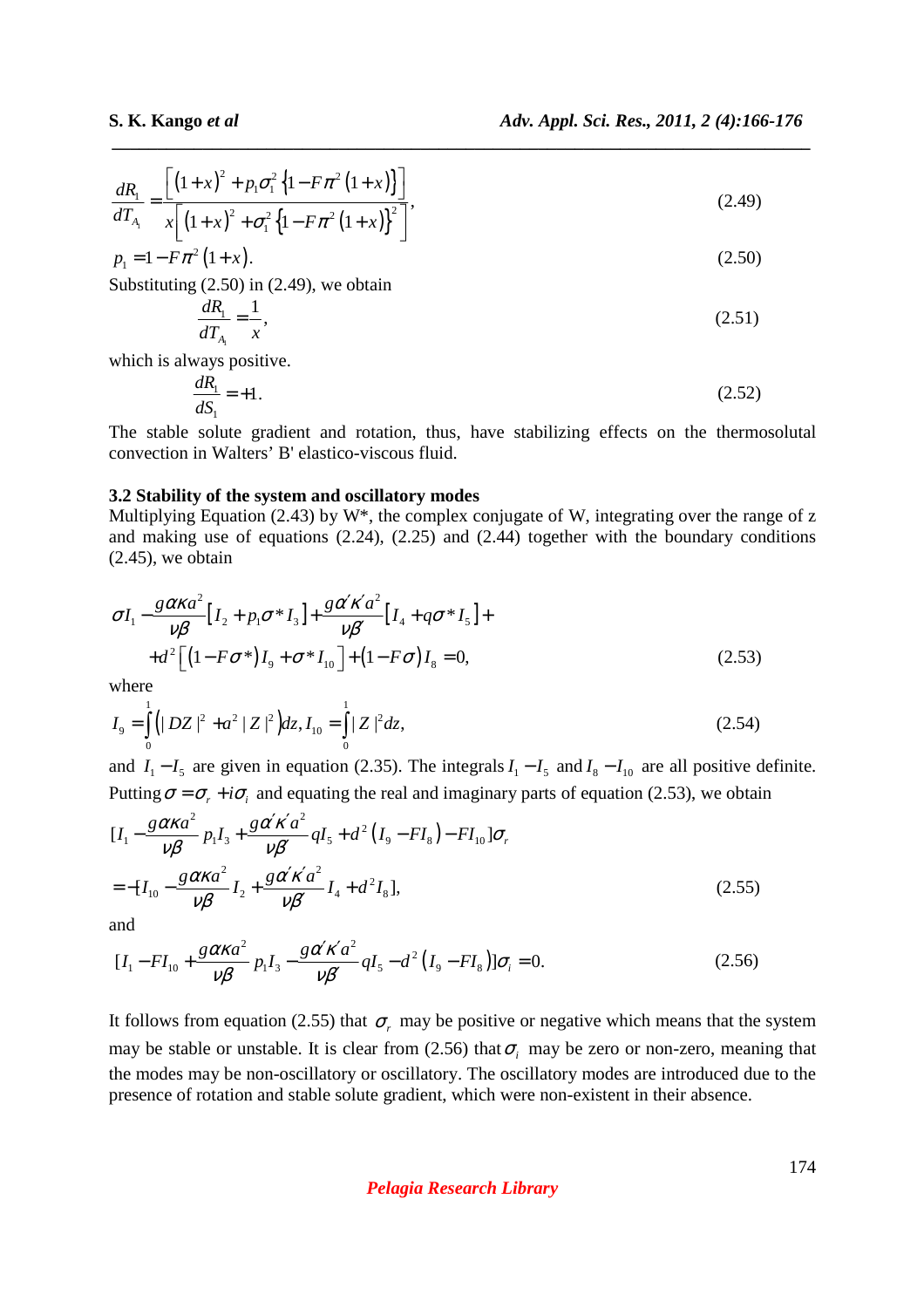#### **3.3. The Case of Overstability**

Here we discuss the possibility of whether instability may occur as overstability. Since we wish to determine the Rayleigh number for the onset of instability via a state of pure oscillations, it suffices to find conditions for which (2.46) will admit of solutions with  $\sigma_1$  real. Separating the

 *\_\_\_\_\_\_\_\_\_\_\_\_\_\_\_\_\_\_\_\_\_\_\_\_\_\_\_\_\_\_\_\_\_\_\_\_\_\_\_\_\_\_\_\_\_\_\_\_\_\_\_\_\_\_\_\_\_\_\_\_\_\_\_\_\_\_\_\_\_\_\_\_\_\_\_\_\_*

real and imaginary parts of (2.46) and eliminate 
$$
R_1
$$
 between them, we obtain  
\n
$$
A_2c_1^2 + A_1c_1 + A_0 = 0,
$$
\n(2.57)

where we have put  $c_1 = \sigma_1^2$ ,  $b = 1 + x$  and

$$
A_2 = bq^2 (1 - F\pi^2 b)^2 (1 + p_1 - F\pi^2 b),
$$
  
\n
$$
A_1 = b^3 (1 - F\pi^2 b) \Big[ (1 - F\pi^2 b)^2 + p_1 (1 - F\pi^2 b) + q^2 \Big] +
$$
  
\n
$$
+ (b - 1) S_1 (p_1 - q) (1 - F\pi^2 b)^2 + q^2 [p_1 b^3 + T_{A_1} (p_1 - 1 + F\pi^2 b)],
$$
  
\n
$$
A_0 = b^5 (1 + p_1 - F\pi^2 b) + S_1 b^2 (b - 1) (p_1 - q) + b^2 T_{A_1} (p_1 - 1 + F\pi^2 b).
$$

As  $\sigma_1$  is real for instability, both the values of  $c_1 = \sigma_1^2$  must be positive. Equation (2.57) is quadratic in  $c_1$  and does not involve any of its roots to be positive if

$$
p_1 > q, \quad p_1 > F\pi^2 b \quad \text{and} \quad p_1 > 1,
$$
\nwhich imply that

\n
$$
p_1 > q, \quad p_2 > F\pi^2 b \quad \text{and} \quad p_3 > 1,
$$
\n(2.58)

which imply that

$$
\kappa < \kappa', \quad \frac{\kappa \nu'}{d^2} \left( \pi^2 + k^2 d^2 \right) < \nu \qquad \text{and} \qquad \kappa < \nu. \tag{2.59}
$$

Thus Equations (2.59) are, therefore, the necessary conditions for the non-existence of overstability, the violation of which does not necessarily imply the occurrence of overstability.

#### **CONCLUSION**

The study of viscoelastic fluids may find applications in geophysics and chemical technology. There are many elastico-viscous fluids that cannot be characterized by Maxwell's constitutive relations or Oldroyd's constitutive relations. Walters' B' is one such class of elastico-viscous fluids.

A layer of electrically conducting Walters' B' elastico-viscous fluid heated and soluted from below has been considered in the presence of a uniform horizontal magnetic field and uniform rotation. For stationary convection, the Walters' B' elastico-viscous fluid behaves like an ordinary (Newtonian) fluid. For stationary convection, the magnetic field and rotation have stabilizing effect on the thermoslolutal instability of Walters' B' elastico-viscous fluid. It is also found that the magnetic field and rotation introduce oscillatory modes in the system which were non-existent in their absence. The sufficient conditions for the non-existence of overstability for thermoslolutal instability in Walters' B' elastico-viscous fluid in the presence of magnetic field

and rotation are, respectively, 
$$
\kappa < \eta, \kappa < \kappa', \frac{\kappa \nu'}{d^2} (\pi^2 + k^2 d^2) < \nu
$$
. and  $\kappa < \kappa', \frac{\kappa \nu'}{d^2} (\pi^2 + k^2 d^2) < \nu, \kappa < \nu$ .

#### *Pelagia Research Library*